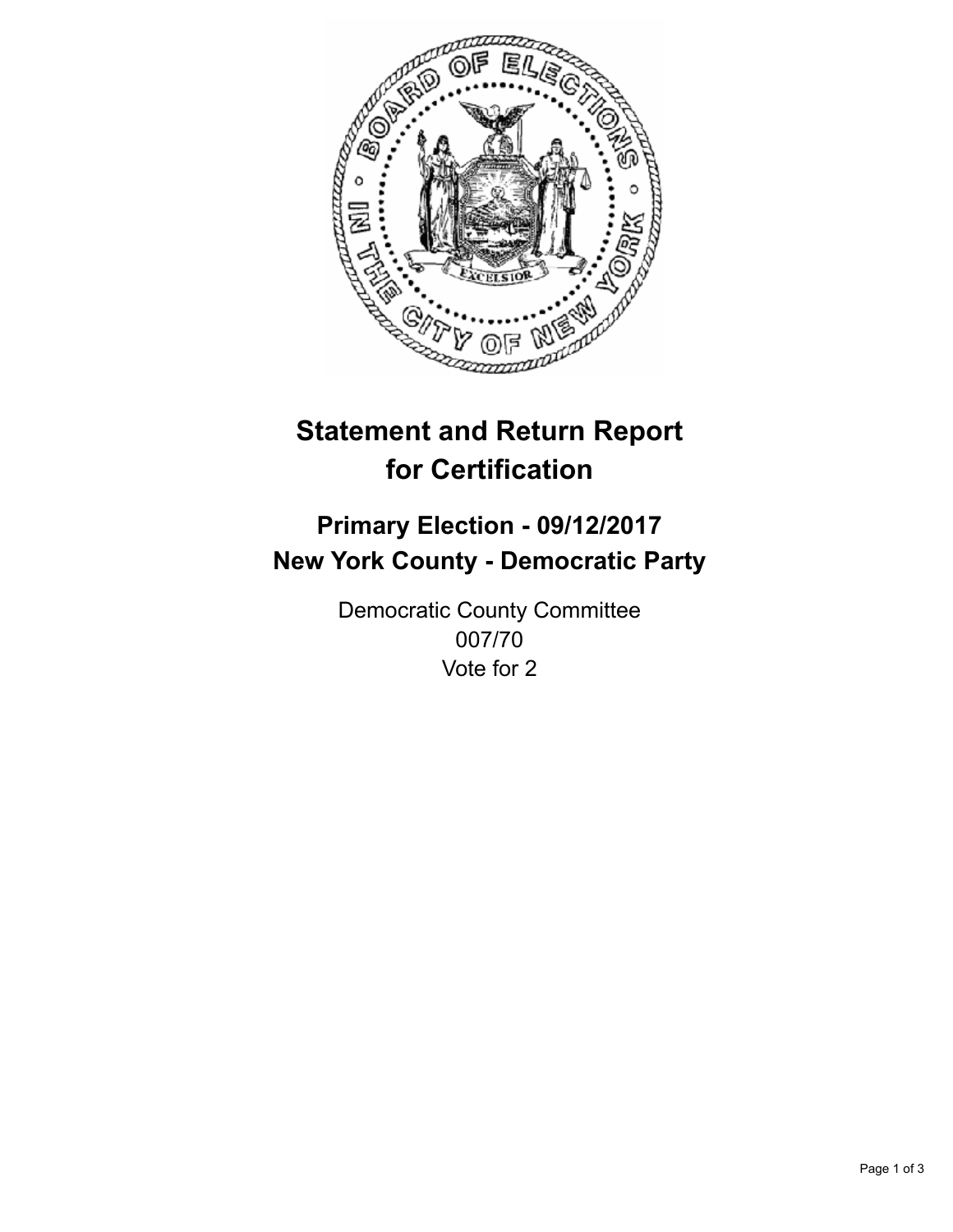

## **Assembly District 70**

| <b>PUBLIC COUNTER</b>                                    | 124            |
|----------------------------------------------------------|----------------|
| <b>MANUALLY COUNTED EMERGENCY</b>                        | 0              |
| ABSENTEE / MILITARY                                      | 2              |
| <b>AFFIDAVIT</b>                                         | 0              |
| <b>Total Ballots</b>                                     | 126            |
| Less - Inapplicable Federal/Special Presidential Ballots | 0              |
| <b>Total Applicable Ballots</b>                          | 126            |
| <b>BRITTANY DENISE GOODWYN</b>                           | 49             |
| <b>VICTORIA GODFREY</b>                                  | 52             |
| CARL E. FINN                                             | 15             |
| DHARI NOEL (WRITE-IN)                                    | 1              |
| DOMINIC WARD (WRITE-IN)                                  | 1              |
| EISBELLE TILLERY (WRITE-IN)                              | 1              |
| MICHELLE JAMES (WRITE-IN)                                | 1              |
| UNATTRIBUTABLE WRITE-IN (WRITE-IN)                       | $\overline{2}$ |
| <b>Total Votes</b>                                       | 122            |
| Unrecorded                                               | 130            |